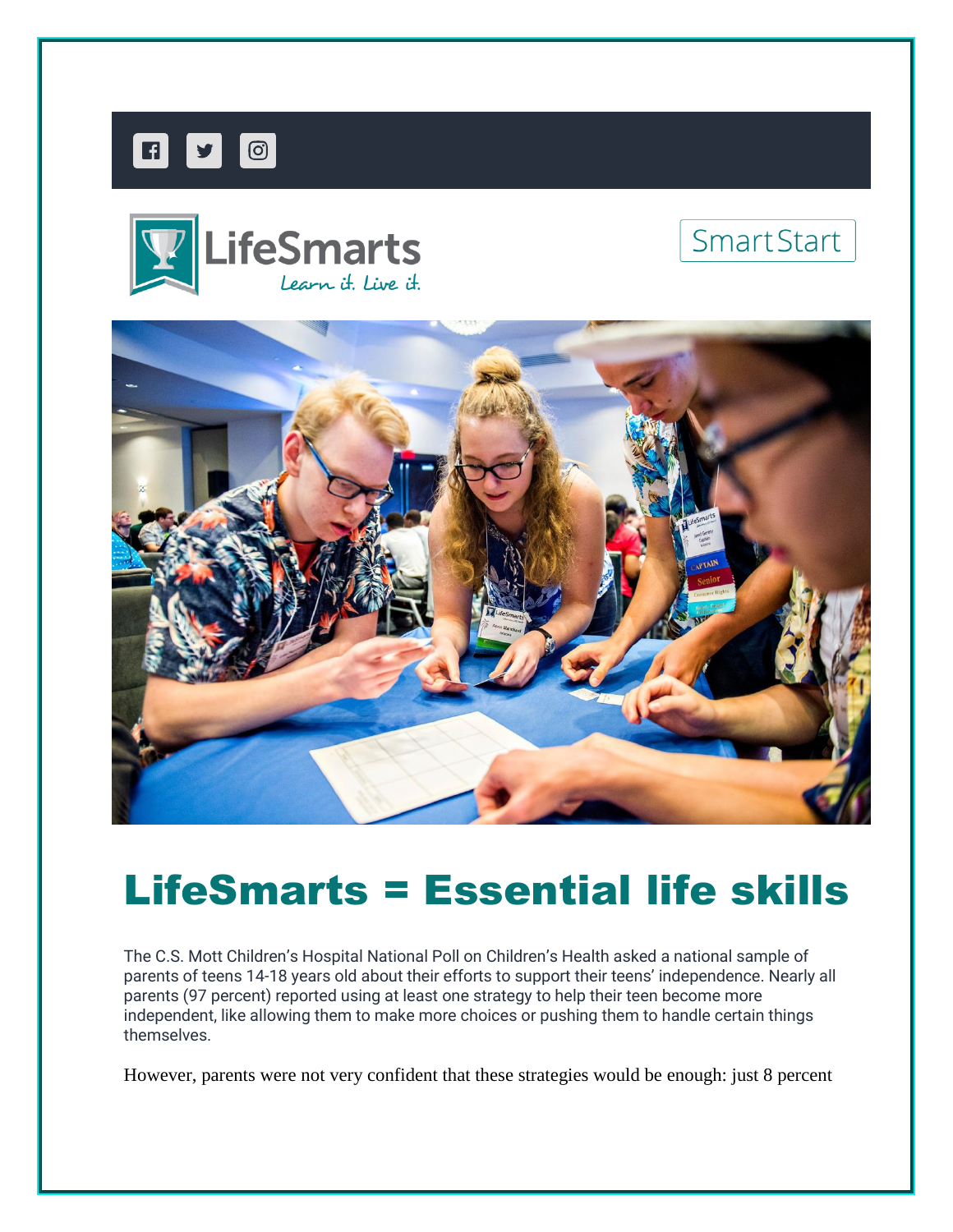were confident their teen could make an appointment with a doctor on their own, and only 25 percent thought their teen could dole out the correct dose of an over-the-counter medication. Only 46 percent thought their teen would save money for the future. (Source: [Mott Poll Report\)](https://nam12.safelinks.protection.outlook.com/?url=https%3A%2F%2Fncl.lt.acemlnb.com%2FProd%2Flink-tracker%3FredirectUrl%3DaHR0cHMlM0ElMkYlMkZtb3R0cG9sbC5vcmclMkZyZXBvcnRzJTJGcGFyZW50LWVmZm9ydHMtaW5zdWZmaWNpZW50LXByb21vdGUtdGVlbi1pbmRlcGVuZGVuY2U%3D%26sig%3DCEMd53SVTGrDqMxvvc9z1UsB652dHTEsKggpGNLgXCLN%26iat%3D1643729462%26a%3D%257C%257C650144105%257C%257C%26account%3Dncl.activehosted.com%26email%3DeYbL1xaVtEJR%252BpKpLRuB76yBgpvWDYICuRoV0Noifuk%253D%26s%3D710641c9b141b6cd453a904ecc82e258%26i%3D212A219A1A2669&data=04%7C01%7Ccherylv%40nclnet.org%7C84e2bb9202db40ceedd208d9e597e1a2%7C4e1d2f3fec00459892401b9071ab6582%7C1%7C1%7C637793262771261345%7CUnknown%7CTWFpbGZsb3d8eyJWIjoiMC4wLjAwMDAiLCJQIjoiV2luMzIiLCJBTiI6Ik1haWwiLCJXVCI6Mn0%3D%7C3000&sdata=8rGjO2lhTwTtOb6VYPlgbEv6NrLdw6vHeDMTnl8MlsQ%3D&reserved=0)

LifeSmarts focuses on these and other essential life skills and supports parents and educators to educate our future consumers with the knowledge they need to be successful in the real world.



# **This month's focus**

This month, our focus at LifeSmarts is on all five topic areas, and we are excited to highlight these educational resources that will be featured in this years' state and national competitions:

# **LifeSmarts U**

[Post-Secondary Education](https://nam12.safelinks.protection.outlook.com/?url=https%3A%2F%2Fncl.lt.acemlnb.com%2FProd%2Flink-tracker%3FredirectUrl%3DaHR0cHMlM0ElMkYlMkZsaWZlc21hcnRzdS5saWZlc21hcnRzLm9yZyUyRnBvc3Qtc2Vjb25kYXJ5LWVkdWNhdGlvbiUyRg%3D%3D%26sig%3DEqqaZVs6H4v3kbdVAXsGqvkB9A7xpSaBogkVFoBK7i48%26iat%3D1643729462%26a%3D%257C%257C650144105%257C%257C%26account%3Dncl.activehosted.com%26email%3DeYbL1xaVtEJR%252BpKpLRuB76yBgpvWDYICuRoV0Noifuk%253D%26s%3D710641c9b141b6cd453a904ecc82e258%26i%3D212A219A1A2670&data=04%7C01%7Ccherylv%40nclnet.org%7C84e2bb9202db40ceedd208d9e597e1a2%7C4e1d2f3fec00459892401b9071ab6582%7C1%7C1%7C637793262771261345%7CUnknown%7CTWFpbGZsb3d8eyJWIjoiMC4wLjAwMDAiLCJQIjoiV2luMzIiLCJBTiI6Ik1haWwiLCJXVCI6Mn0%3D%7C3000&sdata=Gw8T9L5K3cOjYeMpiXlrUg%2F96J%2F5uLvXCYpfOXSaRyw%3D&reserved=0) [Buying a Used Car](https://nam12.safelinks.protection.outlook.com/?url=https%3A%2F%2Fncl.lt.acemlnb.com%2FProd%2Flink-tracker%3FredirectUrl%3DaHR0cHMlM0ElMkYlMkZsaWZlc21hcnRzdS5saWZlc21hcnRzLm9yZyUyRmJ1eWluZy1hLXVzZWQtY2FyJTJG%26sig%3DEkK9ASiZdJb13DLsMHKrXMNUHWzqGBkd4W8jT2s59f7x%26iat%3D1643729462%26a%3D%257C%257C650144105%257C%257C%26account%3Dncl.activehosted.com%26email%3DeYbL1xaVtEJR%252BpKpLRuB76yBgpvWDYICuRoV0Noifuk%253D%26s%3D710641c9b141b6cd453a904ecc82e258%26i%3D212A219A1A2671&data=04%7C01%7Ccherylv%40nclnet.org%7C84e2bb9202db40ceedd208d9e597e1a2%7C4e1d2f3fec00459892401b9071ab6582%7C1%7C1%7C637793262771261345%7CUnknown%7CTWFpbGZsb3d8eyJWIjoiMC4wLjAwMDAiLCJQIjoiV2luMzIiLCJBTiI6Ik1haWwiLCJXVCI6Mn0%3D%7C3000&sdata=NBC8qC8%2BdB%2FWU2mHRo0ajfjjICMcTU6F2hNkCg6Z7Qc%3D&reserved=0) [Mint Budgeting Simulation](https://nam12.safelinks.protection.outlook.com/?url=https%3A%2F%2Fncl.lt.acemlnb.com%2FProd%2Flink-tracker%3FredirectUrl%3DaHR0cHMlM0ElMkYlMkZsaWZlc21hcnRzdS5saWZlc21hcnRzLm9yZyUyRm1pbnRfc2ltdWxhdGlvbiUyRg%3D%3D%26sig%3D9evxBWDBk93FKwYKEAJQZLgwDnJfZ8RvUUcU7i5Mm4Ds%26iat%3D1643729462%26a%3D%257C%257C650144105%257C%257C%26account%3Dncl.activehosted.com%26email%3DeYbL1xaVtEJR%252BpKpLRuB76yBgpvWDYICuRoV0Noifuk%253D%26s%3D710641c9b141b6cd453a904ecc82e258%26i%3D212A219A1A2672&data=04%7C01%7Ccherylv%40nclnet.org%7C84e2bb9202db40ceedd208d9e597e1a2%7C4e1d2f3fec00459892401b9071ab6582%7C1%7C1%7C637793262771261345%7CUnknown%7CTWFpbGZsb3d8eyJWIjoiMC4wLjAwMDAiLCJQIjoiV2luMzIiLCJBTiI6Ik1haWwiLCJXVCI6Mn0%3D%7C3000&sdata=AZ7Bs1VHpF3kqEqAbcK51jW8WpsmbactkM%2Bg%2BDBbu4s%3D&reserved=0) [Federal Income Tax](https://nam12.safelinks.protection.outlook.com/?url=https%3A%2F%2Fncl.lt.acemlnb.com%2FProd%2Flink-tracker%3FredirectUrl%3DaHR0cHMlM0ElMkYlMkZsaWZlc21hcnRzdS5saWZlc21hcnRzLm9yZyUyRmZlZGVyYWwtaW5jb21lLXRheC1sZXNzb24lMkZmZWRlcmFsX2luY29tZV90YXglMkY%3D%26sig%3D4tN3iE5pRp118wt8Tr87Pg3CXU8QxStbUJe8AWR8mfgs%26iat%3D1643729462%26a%3D%257C%257C650144105%257C%257C%26account%3Dncl.activehosted.com%26email%3DeYbL1xaVtEJR%252BpKpLRuB76yBgpvWDYICuRoV0Noifuk%253D%26s%3D710641c9b141b6cd453a904ecc82e258%26i%3D212A219A1A2673&data=04%7C01%7Ccherylv%40nclnet.org%7C84e2bb9202db40ceedd208d9e597e1a2%7C4e1d2f3fec00459892401b9071ab6582%7C1%7C1%7C637793262771261345%7CUnknown%7CTWFpbGZsb3d8eyJWIjoiMC4wLjAwMDAiLCJQIjoiV2luMzIiLCJBTiI6Ik1haWwiLCJXVCI6Mn0%3D%7C3000&sdata=eEYT5nljzuZwM0xcFpycYehrbX7LDAVYxMe9rHFTxqo%3D&reserved=0) [Write a Resume](https://nam12.safelinks.protection.outlook.com/?url=https%3A%2F%2Fncl.lt.acemlnb.com%2FProd%2Flink-tracker%3FredirectUrl%3DaHR0cHMlM0ElMkYlMkZsaWZlc21hcnRzdS5saWZlc21hcnRzLm9yZyUyRnJlc3VtZSUyRg%3D%3D%26sig%3D9RF8F6WRA2JmVSit92rnFDiVXpjENqyzPJbV1xqX88nj%26iat%3D1643729462%26a%3D%257C%257C650144105%257C%257C%26account%3Dncl.activehosted.com%26email%3DeYbL1xaVtEJR%252BpKpLRuB76yBgpvWDYICuRoV0Noifuk%253D%26s%3D710641c9b141b6cd453a904ecc82e258%26i%3D212A219A1A2674&data=04%7C01%7Ccherylv%40nclnet.org%7C84e2bb9202db40ceedd208d9e597e1a2%7C4e1d2f3fec00459892401b9071ab6582%7C1%7C1%7C637793262771261345%7CUnknown%7CTWFpbGZsb3d8eyJWIjoiMC4wLjAwMDAiLCJQIjoiV2luMzIiLCJBTiI6Ik1haWwiLCJXVCI6Mn0%3D%7C3000&sdata=oKxqzlyANZdeKRzfWSFxnuLehae2i8kwGOTCEv8%2FbY4%3D&reserved=0)

# **Other resources** [StudySmart Quick-Start Guides](https://nam12.safelinks.protection.outlook.com/?url=https%3A%2F%2Fncl.lt.acemlnb.com%2FProd%2Flink-tracker%3FredirectUrl%3DaHR0cHMlM0ElMkYlMkZsaWZlc21hcnRzLm9yZyUyRnN0dWR5c21hcnQtZ3VpZGVzJTJG%26sig%3DKdUQcynhi4mbW3BWEmBR4dzEKYYLms4gnc5hVE3aosc%26iat%3D1643729462%26a%3D%257C%257C650144105%257C%257C%26account%3Dncl.activehosted.com%26email%3DeYbL1xaVtEJR%252BpKpLRuB76yBgpvWDYICuRoV0Noifuk%253D%26s%3D710641c9b141b6cd453a904ecc82e258%26i%3D212A219A1A2675&data=04%7C01%7Ccherylv%40nclnet.org%7C84e2bb9202db40ceedd208d9e597e1a2%7C4e1d2f3fec00459892401b9071ab6582%7C1%7C1%7C637793262771261345%7CUnknown%7CTWFpbGZsb3d8eyJWIjoiMC4wLjAwMDAiLCJQIjoiV2luMzIiLCJBTiI6Ik1haWwiLCJXVCI6Mn0%3D%7C3000&sdata=N75gJNLSW9FUlaDhFMYh2uJ3KxuEEXx4k1kOA6vsTEQ%3D&reserved=0) [Drag and Drop Weekly Quizzes](https://nam12.safelinks.protection.outlook.com/?url=https%3A%2F%2Fncl.lt.acemlnb.com%2FProd%2Flink-tracker%3FredirectUrl%3DaHR0cHMlM0ElMkYlMkZsaWZlc21hcnRzLm9yZyUyRnJlc291cmNlcyUyRnJlc291cmNlcy1ieS10eXBlLXRvcC1sZXZlbCUyRndlZWtseS1xdWl6JTJG%26sig%3D3d8n7NnEALCTiaBvj9rQBwma1CSiLg4UdhJc8d2tEHC6%26iat%3D1643729462%26a%3D%257C%257C650144105%257C%257C%26account%3Dncl.activehosted.com%26email%3DeYbL1xaVtEJR%252BpKpLRuB76yBgpvWDYICuRoV0Noifuk%253D%26s%3D710641c9b141b6cd453a904ecc82e258%26i%3D212A219A1A2647&data=04%7C01%7Ccherylv%40nclnet.org%7C84e2bb9202db40ceedd208d9e597e1a2%7C4e1d2f3fec00459892401b9071ab6582%7C1%7C1%7C637793262771261345%7CUnknown%7CTWFpbGZsb3d8eyJWIjoiMC4wLjAwMDAiLCJQIjoiV2luMzIiLCJBTiI6Ik1haWwiLCJXVCI6Mn0%3D%7C3000&sdata=qlNSm3lg1PTyFlCs%2FHpzBKGW81Jfs9dGs9pDtw8x9ns%3D&reserved=0)

# **February Capstone TeamSmarts Challenge**

The February Capstone TeamSmarts Challenge quiz focuses on all five LifeSmarts topic categories and is open now through February 28. The quiz features topics that students have focused on this year in LifeSmarts and offers a preview of hot topics we will cover at the National LifeSmarts Championship. If you're coming to Nationals, this will be a great practice quiz! If you're not attending Nationals,



# **State LifeSmarts Champions**

Congratulations to these new LifeSmarts State Varsity Champion Teams: Connecticut – Crosby Bulldogs, Crosby High School, Waterbury Missouri – Team Falcon Blair Oaks High School, **Wadesville** Oklahoma – Pryor High School, Pryor Tennessee – Putnam County 4-H, Cookeville, Tennessee 4-H More State Champions coming soon!

#### **State deadlines**

Many LifeSmarts State Championships have extended deadlines and closing dates this month. Be sure to [check out the details for your state](https://nam12.safelinks.protection.outlook.com/?url=https%3A%2F%2Fncl.lt.acemlnb.com%2FProd%2Flink-tracker%3FredirectUrl%3DaHR0cHMlM0ElMkYlMkZsaWZlc21hcnRzLm9yZyUyRnN0YXRlLWNvbXBldGl0aW9ucyUyRg%3D%3D%26sig%3DCHcoWpD7xTn7t4YcFR393n524ptWNWDYKoahWizW9SPq%26iat%3D1643729462%26a%3D%257C%257C650144105%257C%257C%26account%3Dncl.activehosted.com%26email%3DeYbL1xaVtEJR%252BpKpLRuB76yBgpvWDYICuRoV0Noifuk%253D%26s%3D710641c9b141b6cd453a904ecc82e258%26i%3D212A219A1A2655&data=04%7C01%7Ccherylv%40nclnet.org%7C84e2bb9202db40ceedd208d9e597e1a2%7C4e1d2f3fec00459892401b9071ab6582%7C1%7C1%7C637793262771261345%7CUnknown%7CTWFpbGZsb3d8eyJWIjoiMC4wLjAwMDAiLCJQIjoiV2luMzIiLCJBTiI6Ik1haWwiLCJXVCI6Mn0%3D%7C3000&sdata=9cDJtBSPLbpf7iTEkbmfJlzuKNpjyHmvta%2BhjDN3i7Y%3D&reserved=0)  [here.](https://nam12.safelinks.protection.outlook.com/?url=https%3A%2F%2Fncl.lt.acemlnb.com%2FProd%2Flink-tracker%3FredirectUrl%3DaHR0cHMlM0ElMkYlMkZsaWZlc21hcnRzLm9yZyUyRnN0YXRlLWNvbXBldGl0aW9ucyUyRg%3D%3D%26sig%3DCHcoWpD7xTn7t4YcFR393n524ptWNWDYKoahWizW9SPq%26iat%3D1643729462%26a%3D%257C%257C650144105%257C%257C%26account%3Dncl.activehosted.com%26email%3DeYbL1xaVtEJR%252BpKpLRuB76yBgpvWDYICuRoV0Noifuk%253D%26s%3D710641c9b141b6cd453a904ecc82e258%26i%3D212A219A1A2655&data=04%7C01%7Ccherylv%40nclnet.org%7C84e2bb9202db40ceedd208d9e597e1a2%7C4e1d2f3fec00459892401b9071ab6582%7C1%7C1%7C637793262771261345%7CUnknown%7CTWFpbGZsb3d8eyJWIjoiMC4wLjAwMDAiLCJQIjoiV2luMzIiLCJBTiI6Ik1haWwiLCJXVCI6Mn0%3D%7C3000&sdata=9cDJtBSPLbpf7iTEkbmfJlzuKNpjyHmvta%2BhjDN3i7Y%3D&reserved=0) Contact us (cheryly@nclnet.org) if you have questions or need assistance.

# **Deadlines for online state qualifying quizzes**

February 1 – Georgia, Indiana & Wisconsin February 2 – Virginia February 4 – Colorado, Pennsylvania & Washington February 9 – Kentucky February 11 – South Carolina February 16 – Illinois & Nevada February 21 – Delaware & Idaho February 25 – Louisiana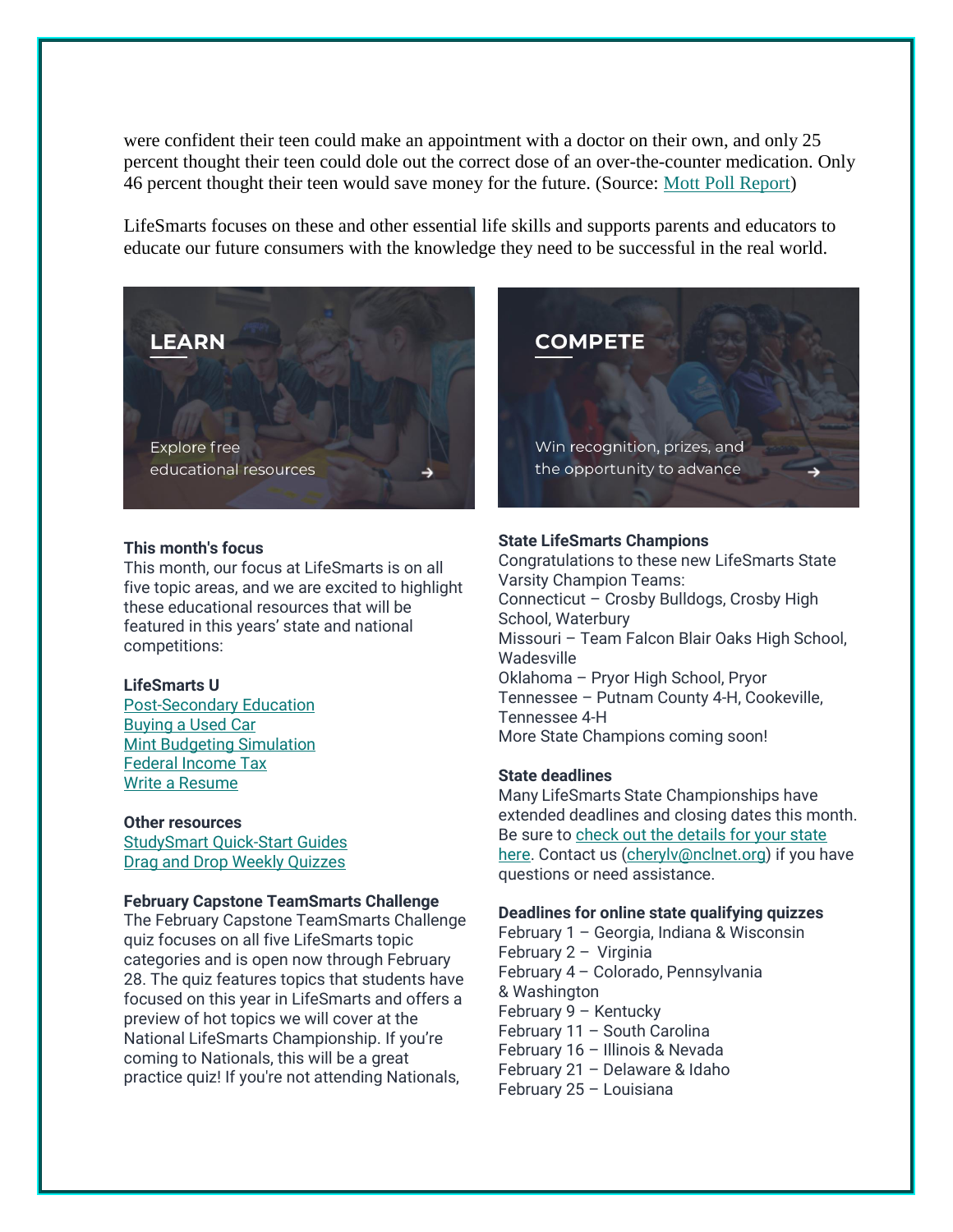we have prizes reserved just for you! Our final TeamSmarts awards for the year will go to teams "playing from home" and will be announced during the national championship semifinals and finals on April 24. This is an extra chance to win \$100 for your school or organization's LifeSmarts team. Prizes will be awarded to the top-scoring Varsity, JV, BPA, FBLA, FCCLA, 4-H and SkillsUSA teams who join us by competing during the month of February.

Watch for more dates in the March SmartStart!

#### **January TeamSmarts winners**

Congrats to our January TeamSmarts Challenge winners! Each winning team receives a \$100 cash prize.

Varsity: West Chicago 1, West Chicago High School, Chicago, IL

Junior Varsity: Bartow 4-H Juniors, Bartow County, Georgia 4-H, GA

BPA: Pike BPA, Pike High School, Indianapolis, IN FBLA: BANFBLA, Buffalo High School, Buffalo, WY

FCCLA: Clark Senior FCCLA, Clark High School, Clark, SD

4-H: Oconee County 4-H, Oconee County, Georgia 4-H, GA



Develop leadership skills to achieve individual and team qoals

# **LifeSmarts FBLA Spring Challenge open now until February 25**

**SHNA** 

FBLA teams – now is your chance to compete in the LifeSmarts FBLA Spring Challenge to earn one of the final 13 spots to advance to the live, virtual competitions in May. The challenge is now open until midnight EST February 25. Teams of two students compete online at LifeSmarts.org, taking two TeamSmarts quizzes together and each completing an individual quiz. [Learn more here.](https://nam12.safelinks.protection.outlook.com/?url=https%3A%2F%2Fncl.lt.acemlnb.com%2FProd%2Flink-tracker%3FredirectUrl%3DaHR0cHMlM0ElMkYlMkZsaWZlc21hcnRzLm9yZyUyRmZibGElMkY%3D%26sig%3DH81qCfoenwbWf7wayPM3a4TcQ4F4G2M2UJKp1zNM4Vfk%26iat%3D1643729462%26a%3D%257C%257C650144105%257C%257C%26account%3Dncl.activehosted.com%26email%3DeYbL1xaVtEJR%252BpKpLRuB76yBgpvWDYICuRoV0Noifuk%253D%26s%3D710641c9b141b6cd453a904ecc82e258%26i%3D212A219A1A2650&data=04%7C01%7Ccherylv%40nclnet.org%7C84e2bb9202db40ceedd208d9e597e1a2%7C4e1d2f3fec00459892401b9071ab6582%7C1%7C1%7C637793262771261345%7CUnknown%7CTWFpbGZsb3d8eyJWIjoiMC4wLjAwMDAiLCJQIjoiV2luMzIiLCJBTiI6Ik1haWwiLCJXVCI6Mn0%3D%7C3000&sdata=97Qirf8KRtRrLoCW0VZzumDnAcZnPExZ0Zk7duh7LjE%3D&reserved=0) We encourage FBLA teams to sign up and complete your competition quizzes as early as possible prior to the deadline of February 25. Questions? Contact us: [lisah@nclnet.org.](mailto:lisah@nclnet.org)

# **COMMUNICATE**

Use service-learning projects to share consumer knowledge in schools, clubs, and communities

# **Community service scholarship deadline approaching**

Coaches, please nominate a stand-out graduating LifeSmarts senior for the [Sarah](https://nam12.safelinks.protection.outlook.com/?url=https%3A%2F%2Fncl.lt.acemlnb.com%2FProd%2Flink-tracker%3FredirectUrl%3DaHR0cHMlM0ElMkYlMkZsaWZlc21hcnRzLm9yZyUyRnNhcmFoJTJG%26sig%3DM6C2zKWaiL3gmU8gtDnjnSguFEkqGPZAqw4tCk3tLSk%26iat%3D1643729462%26a%3D%257C%257C650144105%257C%257C%26account%3Dncl.activehosted.com%26email%3DeYbL1xaVtEJR%252BpKpLRuB76yBgpvWDYICuRoV0Noifuk%253D%26s%3D710641c9b141b6cd453a904ecc82e258%26i%3D212A219A1A2677&data=04%7C01%7Ccherylv%40nclnet.org%7C84e2bb9202db40ceedd208d9e597e1a2%7C4e1d2f3fec00459892401b9071ab6582%7C1%7C1%7C637793262771417565%7CUnknown%7CTWFpbGZsb3d8eyJWIjoiMC4wLjAwMDAiLCJQIjoiV2luMzIiLCJBTiI6Ik1haWwiLCJXVCI6Mn0%3D%7C3000&sdata=LLJaWRdrSBFT6YPaDHoHRlJ1I3GMDFljFtRNC47xbJY%3D&reserved=0)  [Weinberg LifeSmarts Memorial Scholarship.](https://nam12.safelinks.protection.outlook.com/?url=https%3A%2F%2Fncl.lt.acemlnb.com%2FProd%2Flink-tracker%3FredirectUrl%3DaHR0cHMlM0ElMkYlMkZsaWZlc21hcnRzLm9yZyUyRnNhcmFoJTJG%26sig%3DM6C2zKWaiL3gmU8gtDnjnSguFEkqGPZAqw4tCk3tLSk%26iat%3D1643729462%26a%3D%257C%257C650144105%257C%257C%26account%3Dncl.activehosted.com%26email%3DeYbL1xaVtEJR%252BpKpLRuB76yBgpvWDYICuRoV0Noifuk%253D%26s%3D710641c9b141b6cd453a904ecc82e258%26i%3D212A219A1A2677&data=04%7C01%7Ccherylv%40nclnet.org%7C84e2bb9202db40ceedd208d9e597e1a2%7C4e1d2f3fec00459892401b9071ab6582%7C1%7C1%7C637793262771417565%7CUnknown%7CTWFpbGZsb3d8eyJWIjoiMC4wLjAwMDAiLCJQIjoiV2luMzIiLCJBTiI6Ik1haWwiLCJXVCI6Mn0%3D%7C3000&sdata=LLJaWRdrSBFT6YPaDHoHRlJ1I3GMDFljFtRNC47xbJY%3D&reserved=0) This scholarship is awarded annually to a LifeSmarts participant who demonstrates a commitment to volunteer service work, like Sarah did. Scholarship applications are due March 14. One \$500 scholarship will be awarded. [Nominate a student here.](https://nam12.safelinks.protection.outlook.com/?url=https%3A%2F%2Fncl.lt.acemlnb.com%2FProd%2Flink-tracker%3FredirectUrl%3DaHR0cHMlM0ElMkYlMkZsaWZlc21hcnRzLm9yZyUyRnNhcmFoJTJGc2FyYWgtd2VpbmJlcmctbGlmZXNtYXJ0cy1tZW1vcmlhbC1zY2hvbGFyc2hpcC1hcHBsaWNhdGlvbiUyRg%3D%3D%26sig%3D5QRifPfj2sykin4W78YTzsYwP9fcH7SEpb7Et7PHxURP%26iat%3D1643729462%26a%3D%257C%257C650144105%257C%257C%26account%3Dncl.activehosted.com%26email%3DeYbL1xaVtEJR%252BpKpLRuB76yBgpvWDYICuRoV0Noifuk%253D%26s%3D710641c9b141b6cd453a904ecc82e258%26i%3D212A219A1A2658&data=04%7C01%7Ccherylv%40nclnet.org%7C84e2bb9202db40ceedd208d9e597e1a2%7C4e1d2f3fec00459892401b9071ab6582%7C1%7C1%7C637793262771417565%7CUnknown%7CTWFpbGZsb3d8eyJWIjoiMC4wLjAwMDAiLCJQIjoiV2luMzIiLCJBTiI6Ik1haWwiLCJXVCI6Mn0%3D%7C3000&sdata=zp5D4KPsF6rq8uQBdU649VjN90dvCLU85HofJFZL2aw%3D&reserved=0)

#### **Be Safe, Buy Real Digital Poster Contest: March 18 deadline!**

Participate in th[e NEW LifeSmarts Be Safe, Buy](https://nam12.safelinks.protection.outlook.com/?url=https%3A%2F%2Fncl.lt.acemlnb.com%2FProd%2Flink-tracker%3FredirectUrl%3DaHR0cHMlM0ElMkYlMkZsaWZlc21hcnRzLm9yZyUyRmxpZmVzbWFydHMtYmUtc2FmZS1idXktcmVhbC1wb3N0ZXItY29udGVzdCUyRg%3D%3D%26sig%3DHtWQQCi6NqjECeEdhg3CQw6pescGn7qrjeYjhwvqaKqe%26iat%3D1643729462%26a%3D%257C%257C650144105%257C%257C%26account%3Dncl.activehosted.com%26email%3DeYbL1xaVtEJR%252BpKpLRuB76yBgpvWDYICuRoV0Noifuk%253D%26s%3D710641c9b141b6cd453a904ecc82e258%26i%3D212A219A1A2659&data=04%7C01%7Ccherylv%40nclnet.org%7C84e2bb9202db40ceedd208d9e597e1a2%7C4e1d2f3fec00459892401b9071ab6582%7C1%7C1%7C637793262771417565%7CUnknown%7CTWFpbGZsb3d8eyJWIjoiMC4wLjAwMDAiLCJQIjoiV2luMzIiLCJBTiI6Ik1haWwiLCJXVCI6Mn0%3D%7C3000&sdata=yue0S2%2F6EQccvIRcDNF6PIMkhnkh7%2FDY0pl1QFjs3eU%3D&reserved=0)  [Real Anti-Counterfeiting](https://nam12.safelinks.protection.outlook.com/?url=https%3A%2F%2Fncl.lt.acemlnb.com%2FProd%2Flink-tracker%3FredirectUrl%3DaHR0cHMlM0ElMkYlMkZsaWZlc21hcnRzLm9yZyUyRmxpZmVzbWFydHMtYmUtc2FmZS1idXktcmVhbC1wb3N0ZXItY29udGVzdCUyRg%3D%3D%26sig%3DHtWQQCi6NqjECeEdhg3CQw6pescGn7qrjeYjhwvqaKqe%26iat%3D1643729462%26a%3D%257C%257C650144105%257C%257C%26account%3Dncl.activehosted.com%26email%3DeYbL1xaVtEJR%252BpKpLRuB76yBgpvWDYICuRoV0Noifuk%253D%26s%3D710641c9b141b6cd453a904ecc82e258%26i%3D212A219A1A2659&data=04%7C01%7Ccherylv%40nclnet.org%7C84e2bb9202db40ceedd208d9e597e1a2%7C4e1d2f3fec00459892401b9071ab6582%7C1%7C1%7C637793262771417565%7CUnknown%7CTWFpbGZsb3d8eyJWIjoiMC4wLjAwMDAiLCJQIjoiV2luMzIiLCJBTiI6Ik1haWwiLCJXVCI6Mn0%3D%7C3000&sdata=yue0S2%2F6EQccvIRcDNF6PIMkhnkh7%2FDY0pl1QFjs3eU%3D&reserved=0) Digital Poster Contest.